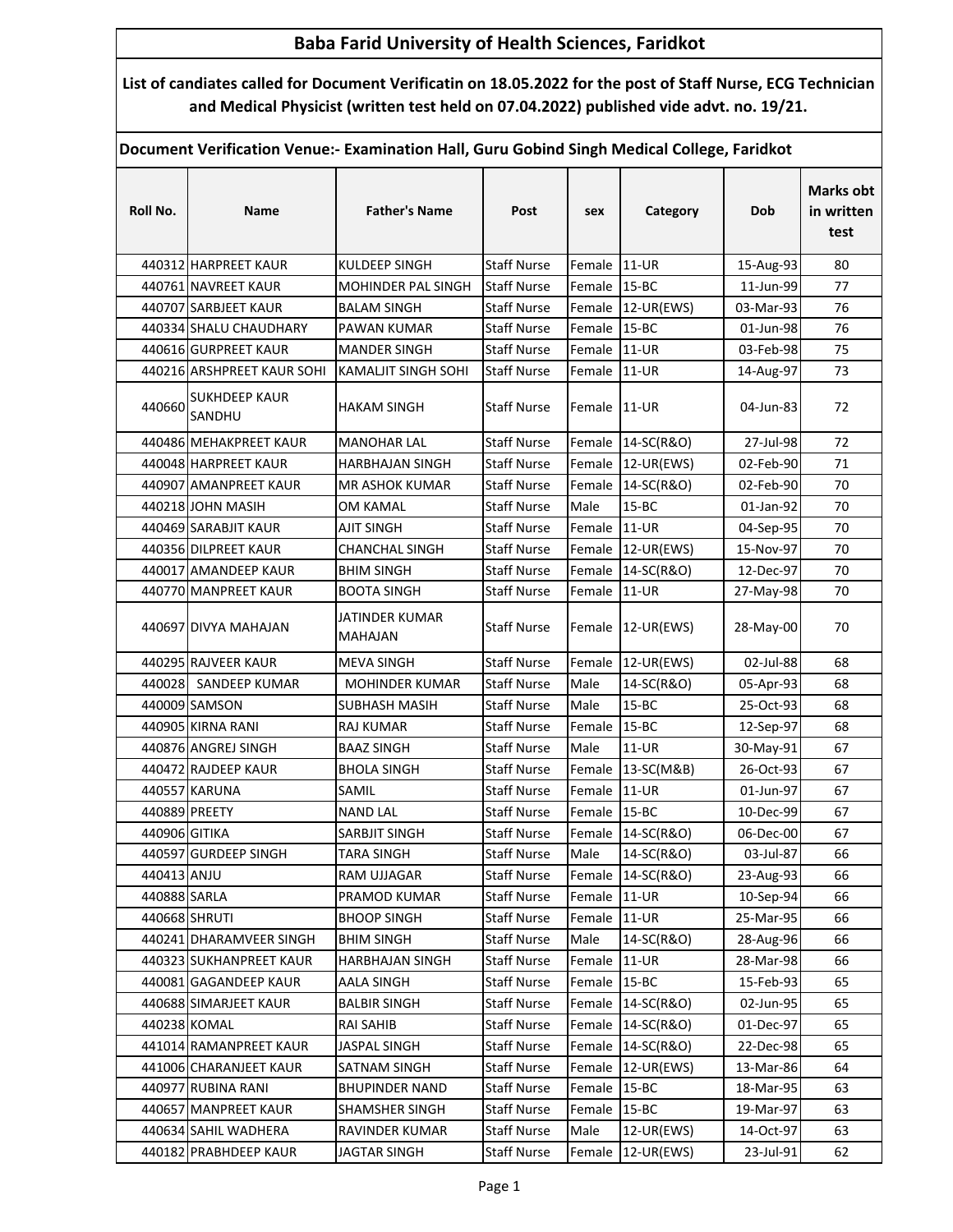## Baba Farid University of Health Sciences, Faridkot

List of candiates called for Document Verificatin on 18.05.2022 for the post of Staff Nurse, ECG Technician and Medical Physicist (written test held on 07.04.2022) published vide advt. no. 19/21.

Document Verification Venue:- Examination Hall, Guru Gobind Singh Medical College, Faridkot

| Roll No. | Name                    | <b>Father's Name</b>     | Post               | sex    | Category                                     | Dob       | <b>Marks obt</b><br>in written<br>test |
|----------|-------------------------|--------------------------|--------------------|--------|----------------------------------------------|-----------|----------------------------------------|
|          | 440211 KHUSHBU KAPOOR   | <b>BALDEV RAJ KAPOOR</b> | <b>Staff Nurse</b> |        | Female 12-UR(EWS)                            | 24-Sep-96 | 60                                     |
|          | 440107 SAPNA SHARMA     | ANAND KISHOR<br>SHARMA   | <b>Staff Nurse</b> |        | Female 12-UR(EWS)                            | 16-Aug-93 | 59                                     |
|          | 440250 SARBJEET KAUR    | <b>CHARNJEET SINGH</b>   | <b>Staff Nurse</b> |        | Female 12-UR(EWS)                            | 31-Jan-94 | 59                                     |
|          | 440437 GAGANDEEP KAUR   | <b>SUBA SINGH</b>        | <b>Staff Nurse</b> |        | Female 12-UR(EWS)                            | 15-Jul-93 | 58                                     |
|          | 440875 JASBEER KAUR     | <b>LACHMAN SINGH</b>     | <b>Staff Nurse</b> | Female | 13-SC(M&B)                                   | 15-Aug-93 | 56                                     |
|          | 440283 RAMANDEEP KAUR   | <b>DEV SINGH</b>         | <b>Staff Nurse</b> |        | Female 13-SC(M&B)                            | 14-Nov-91 | 55                                     |
|          | 440894 HARDEEP SINGH    | SARABJIT SINGH           | <b>Staff Nurse</b> | Male   | 13-SC(M&B)                                   | 01-Jan-92 | 55                                     |
|          | 440285 MANPREET KAUR    | <b>LAKHVIR SINGH</b>     | <b>Staff Nurse</b> |        | Female 13-SC(M&B)                            | 07-Jun-98 | 54                                     |
|          | 440744 NAVDIP KAUR      | <b>GEJA SINGH</b>        | <b>Staff Nurse</b> |        | $17-Fx-$<br>Female Serviceman(SC-<br>$M/B$ ) | 09-Jul-99 | 54                                     |
|          | 440024 VIKRAMJEET SINGH | <b>SUKHDEV SINGH</b>     | <b>Staff Nurse</b> | Male   | 13-SC(M&B)                                   | 21-Oct-91 | 53.5                                   |
|          | 440631 SUNITA DEVI      | <b>BALWAN SINGH</b>      | <b>Staff Nurse</b> |        | Female 13-SC(M&B)                            | 11-Jul-90 | 53                                     |
|          | 440116 RICHHPAL         | RAMESHVAR LAL            | <b>Staff Nurse</b> | Male   | 13-SC(M&B)                                   | 05-Jul-91 | 52                                     |
|          | 440073 GAGANDEEP KAUR   | <b>AMARJEET SINGH</b>    | <b>Staff Nurse</b> | Female | 13-SC(M&B)                                   | 14-Jan-98 | 51                                     |
|          | 440136 LOVELY DHALIWAL  | <b>GURCHARAN SINGH</b>   | <b>Staff Nurse</b> | Female | 13-SC(M&B)                                   | 12-Jul-99 | 51                                     |
|          | 440592 GURMEET KAUR     | PAL SINGH                | <b>Staff Nurse</b> |        | Female 13-SC(M&B)                            | 25-Apr-91 | 49                                     |
|          | 440229 KARMJIT KAUR     | <b>BAKHTAUR SINGH</b>    | <b>Staff Nurse</b> |        | $17-Ex-$<br>Female Serviceman(SC-<br>M/B)    | 28-Sep-92 | 49                                     |
|          | 440201 SURAJ PARKASH    | <b>KALA RAM</b>          | <b>Staff Nurse</b> | Male   | 13-SC(M&B)                                   | 15-Feb-85 | 48                                     |
|          | 440175 KULWINDER KAUR   | <b>SURJIT SINGH</b>      | <b>Staff Nurse</b> |        | Female 13-SC(M&B)                            | 11-May-86 | 48                                     |
|          | 440791 KIRANDEEP KAUR   | MANGAL SINGH             | <b>Staff Nurse</b> | Female | 13-SC(M&B)                                   | 10-Apr-95 | 48                                     |
|          | 440651 GURMEET KAUR     | PARAMJIT SINGH           | <b>Staff Nurse</b> | Female | 13-SC(M&B)                                   | 27-Mar-98 | 48                                     |
|          | 440128 JAGDEEP KAUR     | <b>JASWANT SINGH</b>     | <b>Staff Nurse</b> | Female | 16-Ex-<br>Serviceman                         | 02-May-89 | 39                                     |
|          | 440961 SIMRANJIT KAUR   | DILBAGH SINGH            | <b>Staff Nurse</b> | Female | 16-Ex-<br>Serviceman                         | 28-Apr-92 | 39                                     |
|          | 440617 SIMRANDEEP KAUR  | PARMJIT SINGH            | <b>Staff Nurse</b> | Female | 19-Physically<br>Handicapped                 | 11-Oct-86 | 38                                     |
|          | 440022 RAJAT KUMAR      | <b>SURINDER KUMAR</b>    | <b>Staff Nurse</b> | Male   | 19-Physically<br>Handicapped                 | 17-Sep-94 | 37                                     |
|          | 440992 NAVNEET KAUR     | SATNAM SINGH             | <b>Staff Nurse</b> | Female | 20-Freedom<br>Fighter                        | 12-Dec-94 | 37                                     |
|          | 440843 SIMRANJEET KAUR  | <b>NARINDER SINGH</b>    | <b>Staff Nurse</b> | Female | 18-Ex-<br>Serviceman (BC)                    | 06-Feb-98 | 35                                     |
|          | 440160 KULWINDER SINGH  | <b>MUKHTIAR SINGH</b>    | <b>Staff Nurse</b> | Male   | 19-Physically<br>Handicapped                 | 10-Nov-96 | 33                                     |